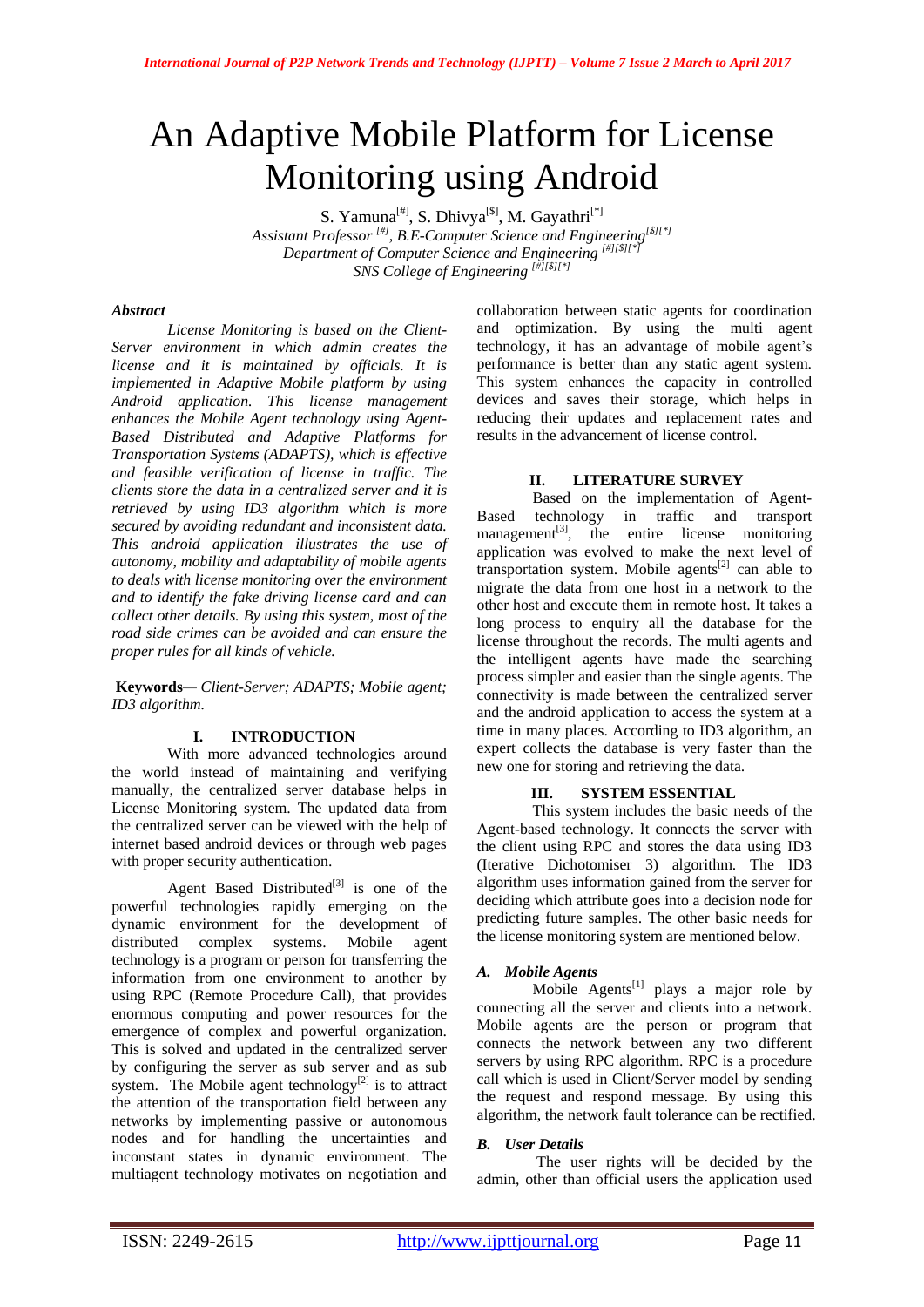for just enquiring the information. The non-official users can make their feedback and suggestion about that system. The complaint regarding the theft vehicle information can be uploaded by the normal users.

The official users are higher officials or inspector and the constable. The higher officials can edit or add the punishable database or about any theft information. The constables can use the application for license verification or any other vehicle crime cases.

## *C. Database*

The Client/Server database enrolled into the Centralized Server and Sub servers for collecting and storing all the information of the users. Whenever the user details are collected, it will be stored in the database and it can be updated by higher officials. This provides the higher bandwidth for the allocated memory to access more number of users at a time. Others cannot able to update or add the details because this web server provides more security.

## **IV. EXISTING SYSTEM**

Intelligent transportation clouds could provide services such as decision support, a standard development environment for data traffic management strategies, and so on. With mobile agent technology, an urban management system based on Agent-Based Distributed<sup>[3]</sup> and Adaptive Platforms for Transportation Systems (Adapts)<sup>[3]</sup> is both feasible and effective. The Agent-Based technology is implemented in traffic and transportation system for the dynamic changes in the environment. The manual records were maintained and the retrieval of any data will take a long time. The verification of license needs a long process and easily couldn't identify the duplicate license.

## **V. PROPOSED SYSTEM**

 The concept of introducing the prototype in urban-traffic management system using intelligent data traffic clouds, so updating the information can be easily done in centralized server by configuring it into many sub server and sub system. This made the utilization of data more faster manner in the end user to avoid the traffic. So simply by entering the license number of the person, their details can be grabbed within a second. Any records of the person can be received and can be updated immediately, if any criminal records were punished. This system is implemented in Android application, so that the application can be used by any number of user and able to maintain the database in the server using ID3 algorithm. ID3 algorithm connects the different user network for making the system more advanced with the experienced agent.

# **VI. ARCHITECTURAL DESIGN**



## **VII. MODULE SPLIT – UP**

- License Server Creation
- Centralizing the Data
- User Rights
- Information Warehouse
- Mining data from Server using ID3
- Vehicle theft information

## *A. License Server Module*

This is the initial step and it will work after validating the license to the user. Here a license details will be created for user and even a card will be issued to a new user. All the basic information of the user will be issued here like their date of issue, driving for two wheelers or four wheelers or for heavy vehicles. While issuing the card there will be no punishment details updated.

# *B. Centralizing The Data Module*

This is the most important module in this project, because the updating details will be stored in the centralized server and the sub servers. A prior admin will be allocated to access these details. They will be permitted to update the details too. All the centralized details will be available in the web server so that user or admin can able to access the server anywhere at any time. There will be more security provided to the centralized server and high bandwidth will be allocated to access more number of users at a same time.

#### *C. User Rights Module*

 In this project, there are two types of users are available. These users are decided by the admin

- 1. Viewer (Police Constables)
- 2. Updates ( Inspectors or Higher officials)